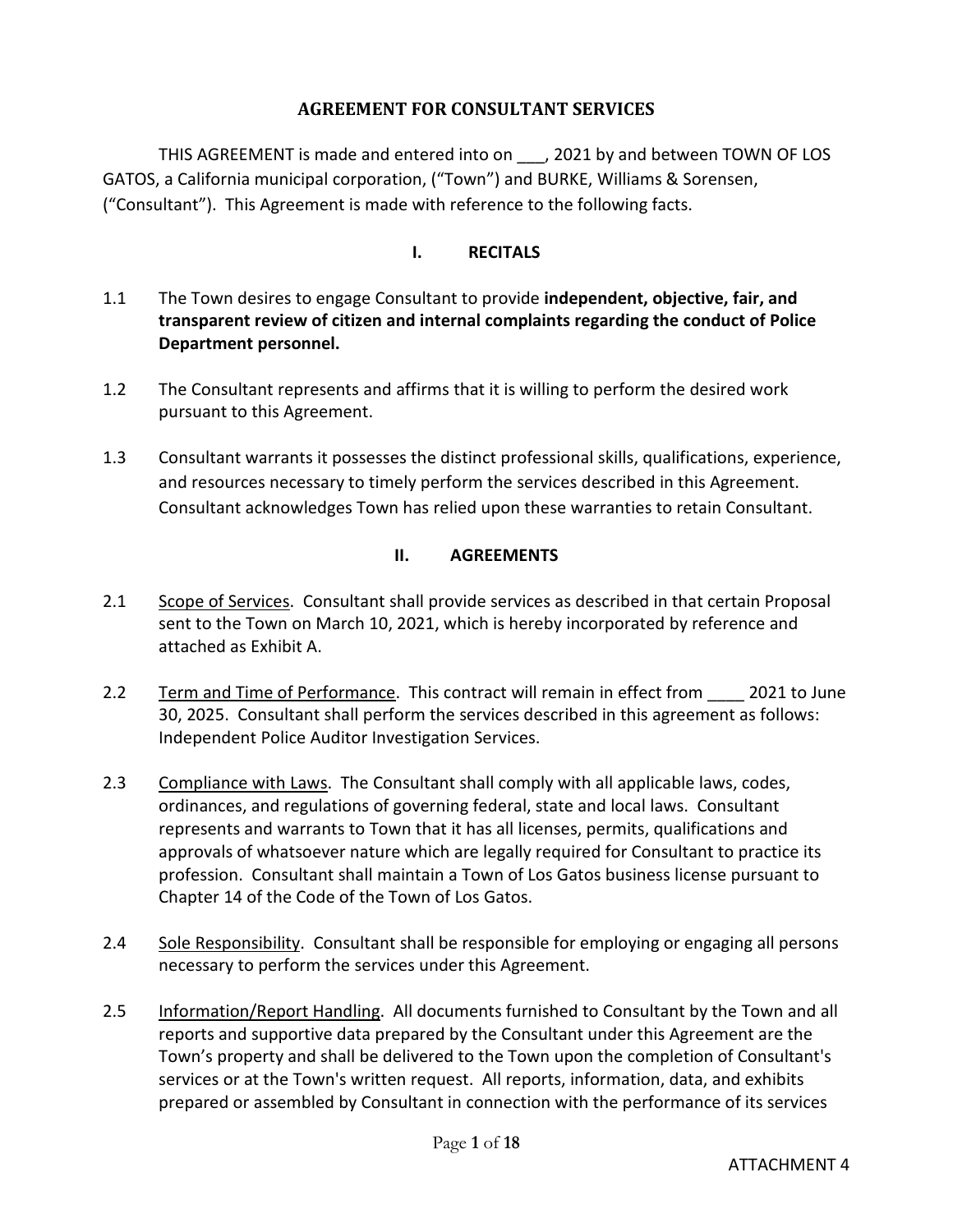pursuant to this Agreement are confidential until released by the Town to the public, and the Consultant shall not make any of the these documents or information available to any individual or organization not employed by the Consultant or the Town without the written consent of the Town before such release. The Town acknowledges that the reports to be prepared by the Consultant pursuant to this Agreement are for the purpose of evaluating a defined project, and Town's use of the information contained in the reports prepared by the Consultant in connection with other projects shall be solely at Town's risk, unless Consultant expressly consents to such use in writing. Town further agrees that it will not appropriate any methodology or technique of Consultant which is and has been confirmed in writing by Consultant to be a trade secret of Consultant.

- 2.6 Compensation. Compensation for Consultant's professional services shall be as set forth in their proposal attached as Exhibit A.
- 2.7 Billing. Billing shall be monthly by invoice within thirty (30) days of the rendering of the service and shall be accompanied by a detailed explanation of the work performed by whom at what rate and on what date. Also, plans, specifications, documents or other pertinent materials shall be submitted for Town review, even if only in partial or draft form.

Payment shall be net thirty (30) days. All invoices and statements to the Town shall be addressed as follows:

Invoices: Town of Los Gatos Attn: Accounts Payable P.O. Box 655 Los Gatos, CA 95031-0655

- 2.8 Availability of Records. Consultant shall maintain the records supporting this billing for not less than three years following completion of the work under this Agreement. Consultant shall make these records available to authorized personnel of the Town at the Consultant's offices during business hours upon written request of the Town.
- 2.9 Assignability and Subcontracting. The services to be performed under this Agreement are unique and personal to the Consultant. No portion of these services shall be assigned or subcontracted without the written consent of the Town.
- 2.10 Independent Contractor. It is understood that the Consultant, in the performance of the work and services agreed to be performed, shall act as and be an independent contractor and not an agent or employee of the Town. As an independent contractor he/she shall not obtain any rights to retirement benefits or other benefits which accrue to Town employee(s). With prior written consent, the Consultant may perform some obligations under this Agreement by subcontracting, but may not delegate ultimate responsibility for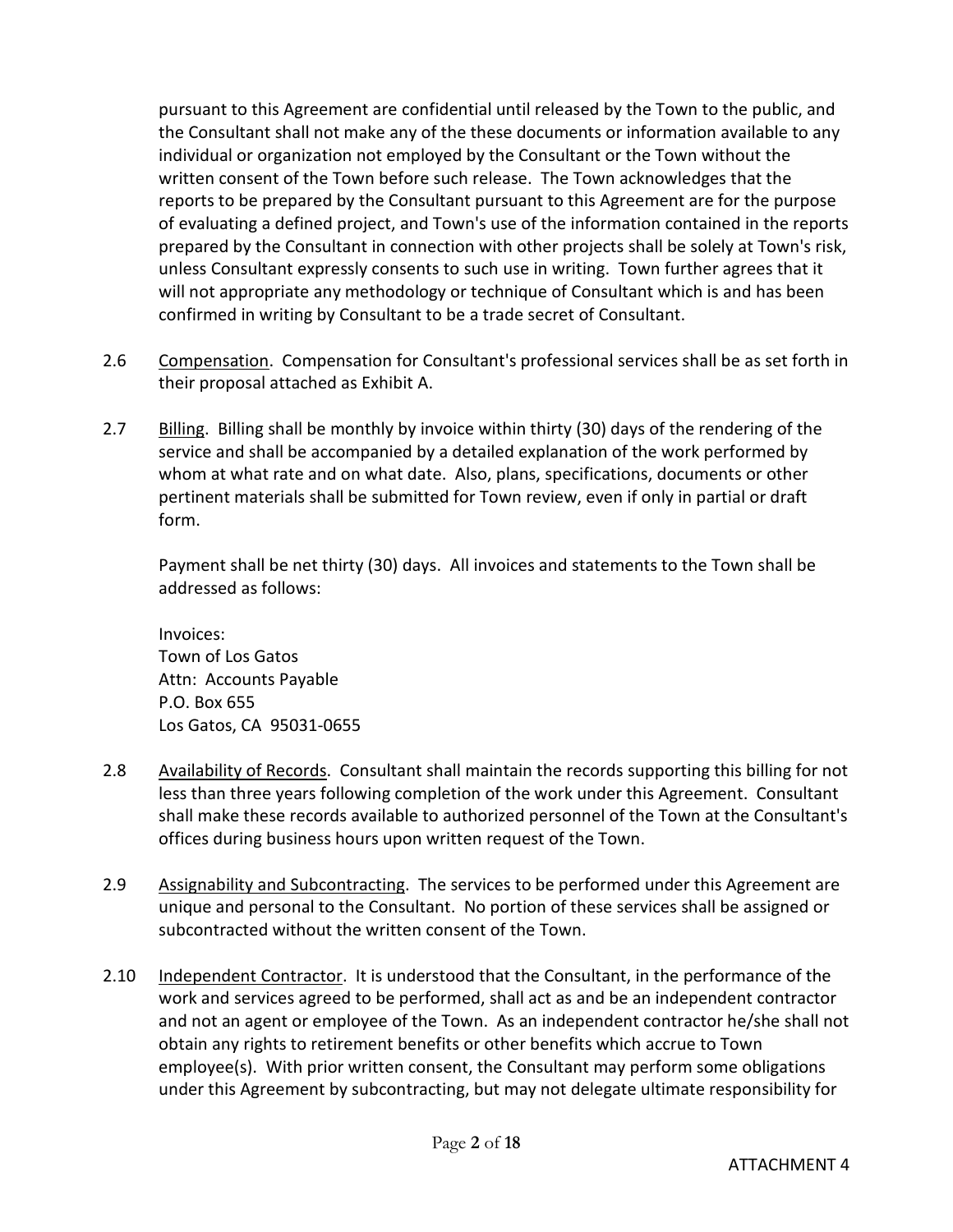performance or assign or transfer interests under this Agreement. Consultant agrees to testify in any litigation brought regarding the subject of the work to be performed under this Agreement. Consultant shall be compensated for its costs and expenses in preparing for, traveling to, and testifying in such matters at its then current hourly rates of compensation, unless such litigation is brought by Consultant or is based on allegations of Consultant's negligent performance or wrongdoing.

- 2.11 Conflict of Interest. Consultant understands that its professional responsibilities are solely to the Town. The Consultant has and shall not obtain any holding or interest within the Town of Los Gatos. Consultant has no business holdings or agreements with any individual member of the Staff or management of the Town or its representatives nor shall it enter into any such holdings or agreements. In addition, Consultant warrants that it does not presently and shall not acquire any direct or indirect interest adverse to those of the Town in the subject of this Agreement, and it shall immediately disassociate itself from such an interest, should it discover it has done so and shall, at the Town's sole discretion, divest itself of such interest. Consultant shall not knowingly and shall take reasonable steps to ensure that it does not employ a person having such an interest in this performance of this Agreement. If after employment of a person, Consultant discovers it has employed a person with a direct or indirect interest that would conflict with its performance of this Agreement, Consultant shall promptly notify Town of this employment relationship, and shall, at the Town's sole discretion, sever any such employment relationship.
- 2.12 Equal Employment Opportunity. Consultant warrants that it is an equal opportunity employer and shall comply with applicable regulations governing equal employment opportunity. Neither Consultant nor its subcontractors do and neither shall discriminate against persons employed or seeking employment with them on the basis of age, sex, color, race, marital status, sexual orientation, ancestry, physical or mental disability, national origin, religion, or medical condition, unless based upon a bona fide occupational qualification pursuant to the California Fair Employment & Housing Act.

# **III. INSURANCE AND INDEMNIFICATION**

- 3.1 Minimum Scope of Insurance:
	- i. Consultant agrees to have and maintain, for the duration of the contract, General Liability insurance policies insuring him/her and his/her firm to an amount not less than: one million dollars (\$1,000,000) combined single limit per occurrence for bodily injury, personal injury and property damage.
	- ii. Consultant agrees to have and maintain for the duration of the contract, an Automobile Liability insurance policy ensuring him/her and his/her staff to an amount not less than one million dollars (\$1,000,000) combined single limit per accident for bodily injury and property damage.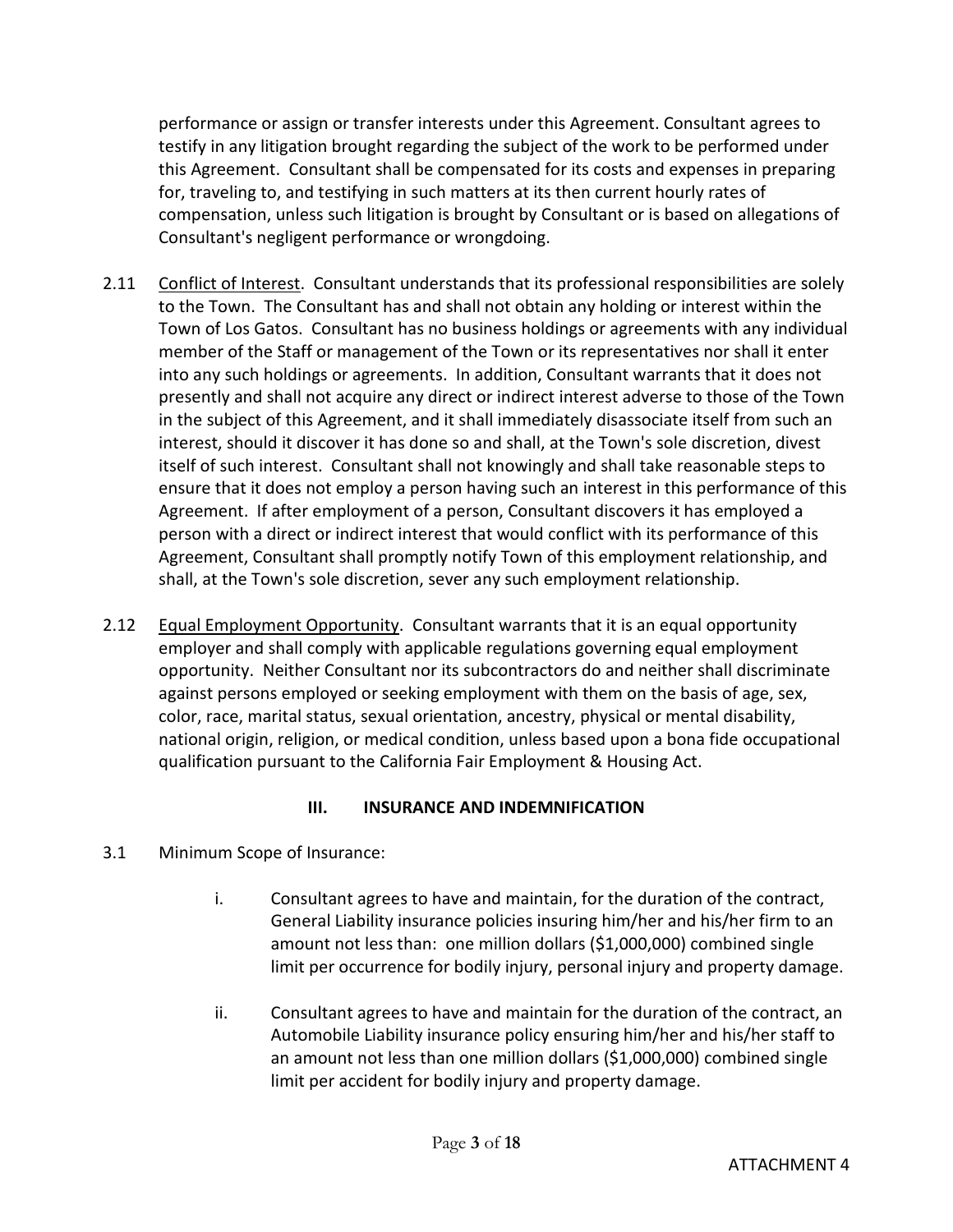- iii. Consultant shall provide to the Town all certificates of insurance, with original endorsements effecting coverage. Consultant agrees that all certificates and endorsements are to be received and approved by the Town before work commences.
- iv. Consultant agrees to have and maintain, for the duration of the contract, professional liability insurance in amounts not less than \$1,000,000 which is sufficient to insure Consultant for professional errors or omissions in the performance of the particular scope of work under this agreement.

## General Liability:

- i. The Town, its officers, officials, employees and volunteers are to be covered as insured as respects: liability arising out of activities performed by or on behalf of the Consultant; products and completed operations of Consultant, premises owned or used by the Consultant. This requirement does not apply to the professional liability insurance required for professional errors and omissions.
- ii. The Consultant's insurance coverage shall be primary insurance as respects the Town, its officers, officials, employees and volunteers. Any insurance or self-insurances maintained by the Town, its officers, officials, employees or volunteers shall be excess of the Consultant's insurance and shall not contribute with it.
- iii. Any failure to comply with reporting provisions of the policies shall not affect coverage provided to the Town, its officers, officials, employees or volunteers.
- iv. The Consultant's insurance shall apply separately to each insured against whom a claim is made or suit is brought, except with respect to the limits of the insurer's liability.
- 3.2 All Coverages. Each insurance policy required in this item shall be endorsed to state that coverage shall not be suspended, voided, cancelled, reduced in coverage or in limits except after thirty (30) days' prior written notice by certified mail, return receipt requested, has been given to the Town. Current certification of such insurance shall be kept on file at all times during the term of this agreement with the Town Clerk.
- 3.3 Workers' Compensation. In addition to these policies, Consultant shall have and maintain Workers' Compensation insurance as required by California law and shall provide evidence of such policy to the Town before beginning services under this Agreement. Further, Consultant shall ensure that all subcontractors employed by Consultant provide the required Workers' Compensation insurance for their respective employees.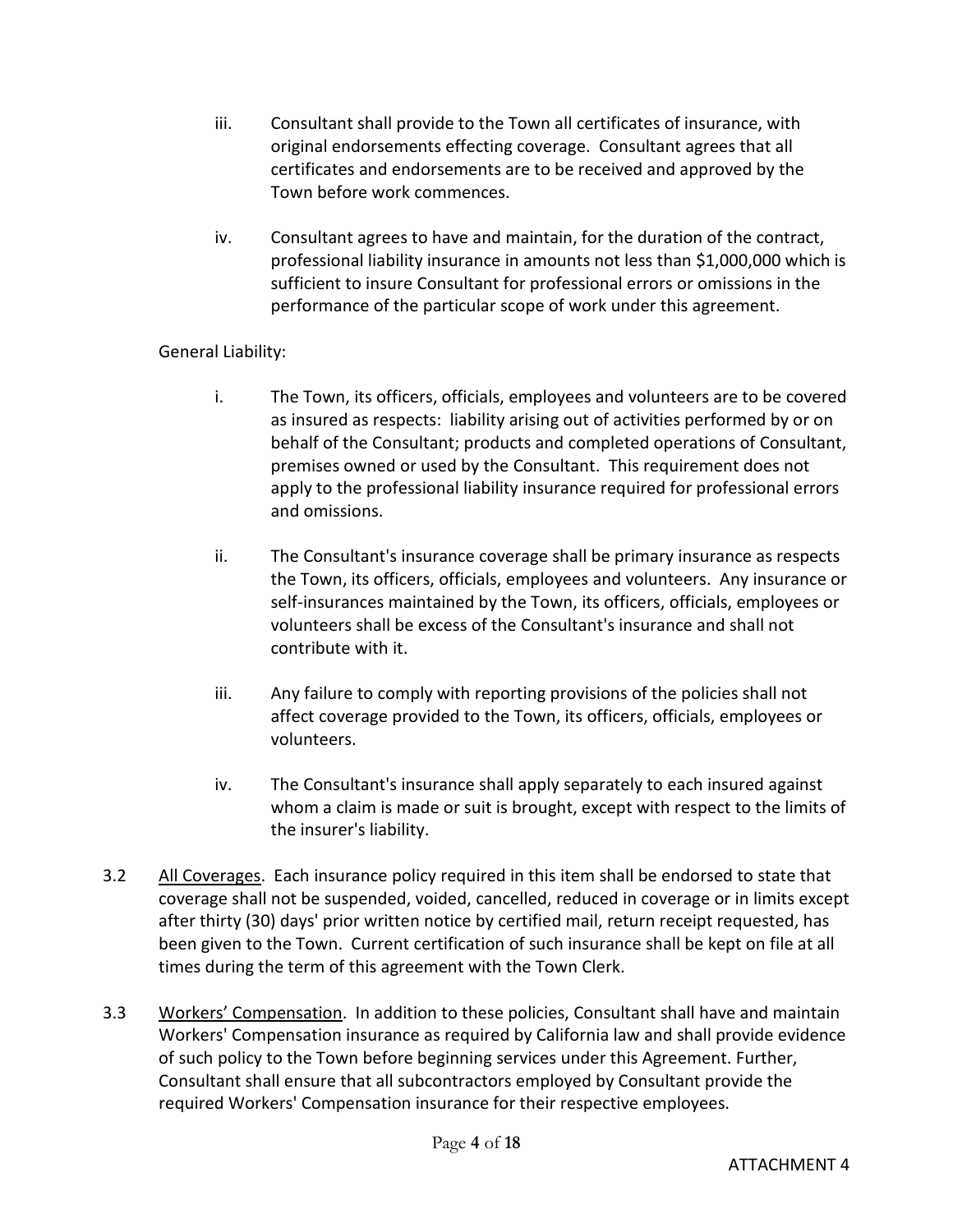3.4 Indemnification. The Consultant shall save, keep, hold harmless and indemnify and defend the Town its officers, agent, employees and volunteers from all damages, liabilities, penalties, costs, or expenses in law or equity that may at any time arise or be set up because of damages to property or personal injury received by reason of, or in the course of performing work which may be occasioned by a willful or negligent act or omissions of the Consultant, or any of the Consultant's officers, employees, or agents or any subconsultant.

#### **IV. GENERAL TERMS**

- 4.1 Waiver. No failure on the part of either party to exercise any right or remedy hereunder shall operate as a waiver of any other right or remedy that party may have hereunder, nor does waiver of a breach or default under this Agreement constitute a continuing waiver of a subsequent breach of the same or any other provision of this Agreement.
- 4.2 Governing Law. This Agreement, regardless of where executed, shall be governed by and construed to the laws of the State of California. Venue for any action regarding this Agreement shall be in the Superior Court of the County of Santa Clara.
- 4.3 Termination of Agreement. The Town and the Consultant shall have the right to terminate this agreement with or without cause by giving not less than fifteen days (15) written notice of termination. In the event of termination, the Consultant shall deliver to the Town all plans, files, documents, reports, performed to date by the Consultant. In the event of such termination, Town shall pay Consultant an amount that bears the same ratio to the maximum contract price as the work delivered to the Town bears to completed services contemplated under this Agreement, unless such termination is made for cause, in which event, compensation, if any, shall be adjusted in light of the particular facts and circumstances involved in such termination.
- 4.4 Amendment. No modification, waiver, mutual termination, or amendment of this Agreement is effective unless made in writing and signed by the Town and the Consultant.
- 4.5 Disputes. In any dispute over any aspect of this Agreement, the prevailing party shall be entitled to reasonable attorney's fees, including costs of appeal.
- 4.6 Notices. Any notice required to be given shall be deemed to be duly and properly given if mailed postage prepaid, and addressed to:

Town of Los Gatos Attn: Town Clerk 110 E. Main Street Los Gatos, CA 95030 CONSULTANT Attn: Tim Davis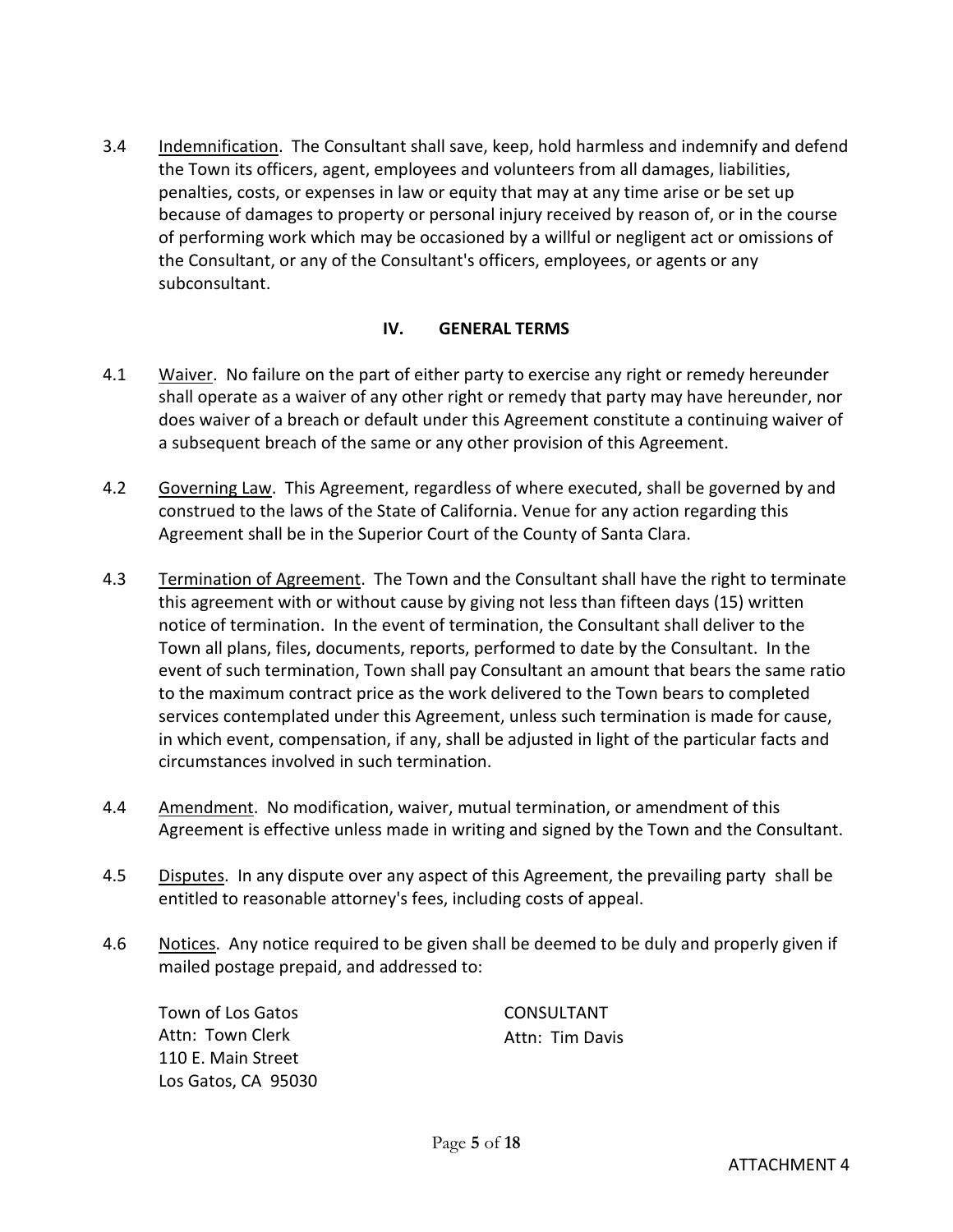or personally delivered to Consultant to such address or such other address as Consultant designates in writing to Town.

- 4.7 Order of Precedence. In the event of any conflict, contradiction, or ambiguity between the terms and conditions of this Agreement in respect of the Products or Services and any attachments to this Agreement, then the terms and conditions of this Agreement shall prevail over attachments or other writings.
- 4.8 Entire Agreement. This Agreement, including all Exhibits, constitutes the complete and exclusive statement of the Agreement between the Town and Consultant. No terms, conditions, understandings or agreements purporting to modify or vary this Agreement, unless hereafter made in writing and signed by the party to be bound, shall be binding on either party.

IN WITNESS WHEREOF, the Town and Consultant have executed this Agreement.

\_\_\_\_\_\_\_\_\_\_\_\_\_\_\_\_\_\_\_\_\_\_\_\_\_\_\_\_\_\_\_ \_\_\_\_\_\_\_\_\_\_\_\_\_\_\_\_\_\_\_\_\_\_\_\_\_\_

Town of Los Gatos **Consultant** 

Laurel Prevetti, Town Manager By:

Approved as to Form:

Robert Schultz, Town Attorney

\_\_\_\_\_\_\_\_\_\_\_\_\_\_\_\_\_\_\_\_\_\_\_\_\_\_\_\_\_\_\_\_

\_\_\_\_\_\_\_\_\_\_\_\_\_\_\_\_\_\_\_\_\_\_\_\_\_\_\_\_\_\_\_\_\_

Attest:

Shelley Neis, CMC, Town Clerk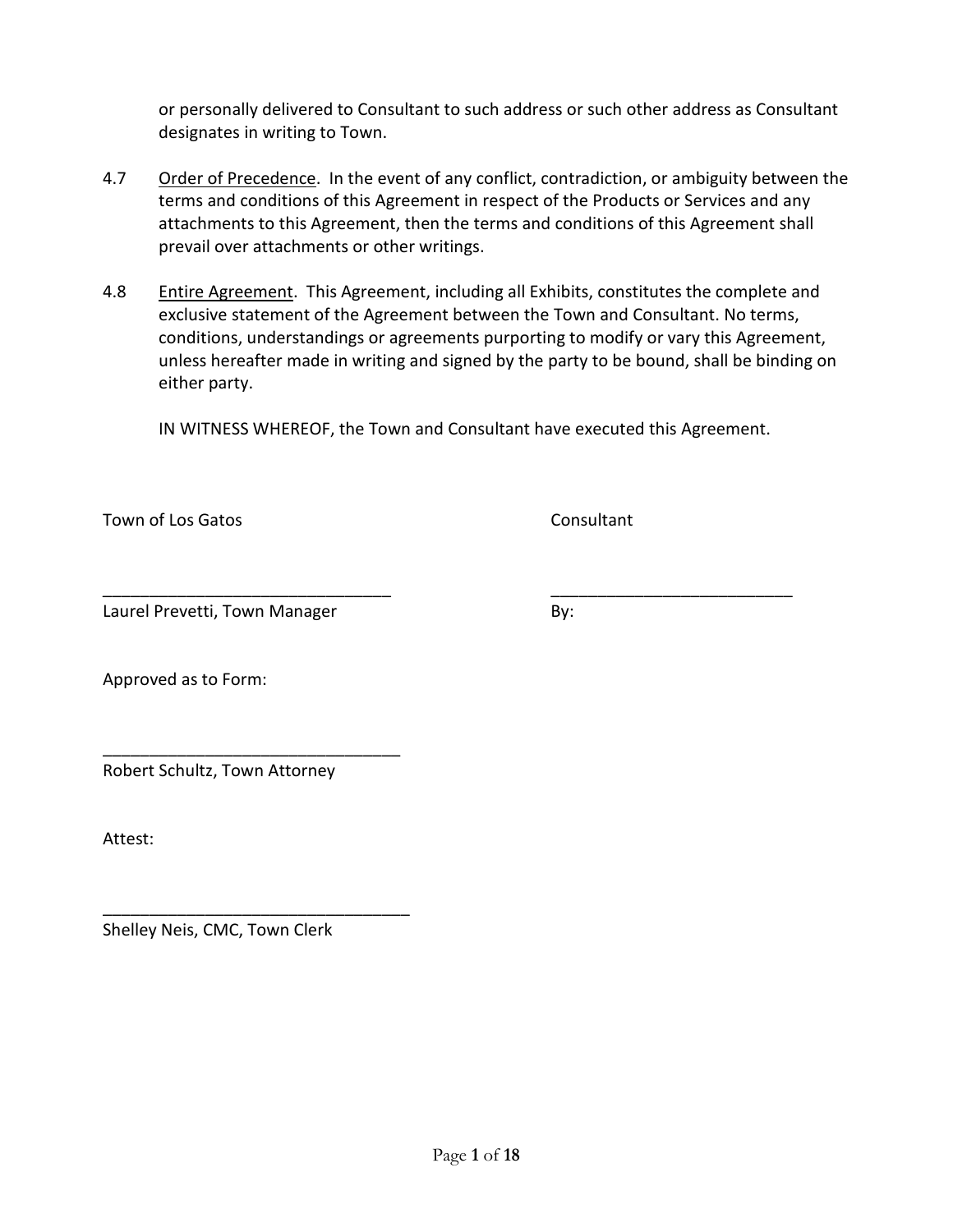# **AGREEMENT FOR CONSULTANT SERVICES**

THIS AGREEMENT is made and entered into on \_\_\_\_ 2021 by and between TOWN OF LOS GATOS, a California municipal corporation, ("Town") and RICHARDS WATSON & GERSHON ("Consultant"). This Agreement is made with reference to the following facts.

#### **I. RECITALS**

- 1.1 The Town desires to engage Consultant to provide independent, objective, fair, and transparent review of citizen and internal complaints regarding the conduct of Police Department personnel.
- 1.2 The Consultant represents and affirms that it is willing to perform the desired work pursuant to this Agreement.
- 1.3 Consultant warrants it possesses the distinct professional skills, qualifications, experience, and resources necessary to timely perform the services described in this Agreement. Consultant acknowledges Town has relied upon these warranties to retain Consultant.

## **II. AGREEMENTS**

- 2.1 Scope of Services. Consultant shall provide services as described in that certain Proposal sent to the Town on March 10, 2021, which is hereby incorporated by reference and attached as Exhibit A.
- 2.2 Term and Time of Performance. This contract will remain in effect from 2021 to June 30, 2025. Consultant shall perform the services described in this agreement as follows: Independent Police Auditor Investigation Services.
- 2.3 Compliance with Laws. The Consultant shall comply with all applicable laws, codes, ordinances, and regulations of governing federal, state and local laws. Consultant represents and warrants to Town that it has all licenses, permits, qualifications and approvals of whatsoever nature which are legally required for Consultant to practice its profession. Consultant shall maintain a Town of Los Gatos business license pursuant to Chapter 14 of the Code of the Town of Los Gatos.
- 2.4 Sole Responsibility. Consultant shall be responsible for employing or engaging all persons necessary to perform the services under this Agreement.
- 2.5 Information/Report Handling. All documents furnished to Consultant by the Town and all reports and supportive data prepared by the Consultant under this Agreement are the Town's property and shall be delivered to the Town upon the completion of Consultant's services or at the Town's written request. All reports, information, data, and exhibits prepared or assembled by Consultant in connection with the performance of its services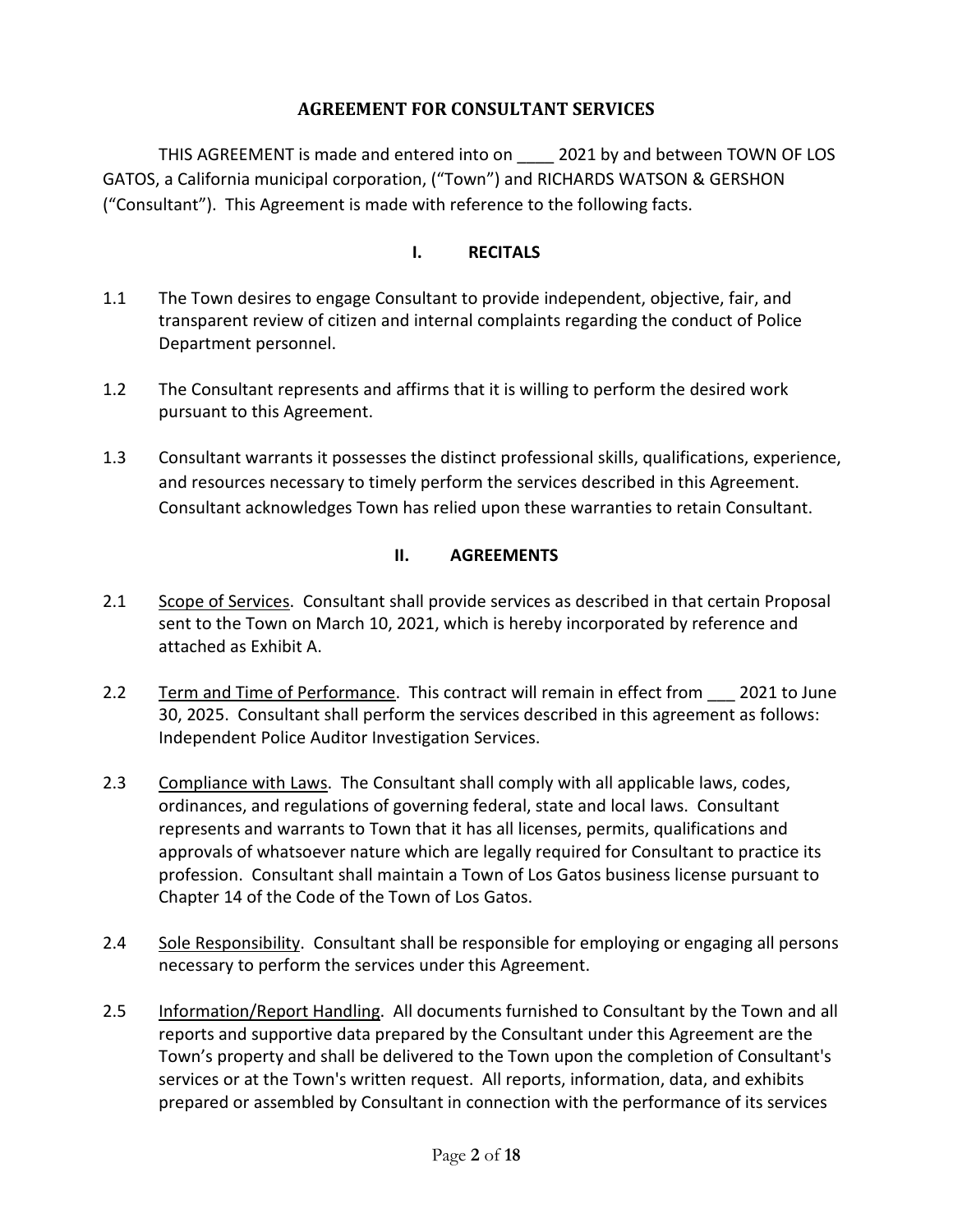pursuant to this Agreement are confidential until released by the Town to the public, and the Consultant shall not make any of the these documents or information available to any individual or organization not employed by the Consultant or the Town without the written consent of the Town before such release. The Town acknowledges that the reports to be prepared by the Consultant pursuant to this Agreement are for the purpose of evaluating a defined project, and Town's use of the information contained in the reports prepared by the Consultant in connection with other projects shall be solely at Town's risk, unless Consultant expressly consents to such use in writing. Town further agrees that it will not appropriate any methodology or technique of Consultant which is and has been confirmed in writing by Consultant to be a trade secret of Consultant.

- 2.6 Compensation. Compensation for Consultant's professional services shall be as set forth in their proposal attached as Exhibit A.
- 2.7 Billing. Billing shall be monthly by invoice within thirty (30) days of the rendering of the service and shall be accompanied by a detailed explanation of the work performed by whom at what rate and on what date. Also, plans, specifications, documents or other pertinent materials shall be submitted for Town review, even if only in partial or draft form.

Payment shall be net thirty (30) days. All invoices and statements to the Town shall be addressed as follows:

Invoices: Town of Los Gatos Attn: Accounts Payable P.O. Box 655 Los Gatos, CA 95031-0655

- 2.8 Availability of Records. Consultant shall maintain the records supporting this billing for not less than three years following completion of the work under this Agreement. Consultant shall make these records available to authorized personnel of the Town at the Consultant's offices during business hours upon written request of the Town.
- 2.9 Assignability and Subcontracting. The services to be performed under this Agreement are unique and personal to the Consultant. No portion of these services shall be assigned or subcontracted without the written consent of the Town.
- 2.10 Independent Contractor. It is understood that the Consultant, in the performance of the work and services agreed to be performed, shall act as and be an independent contractor and not an agent or employee of the Town. As an independent contractor he/she shall not obtain any rights to retirement benefits or other benefits which accrue to Town employee(s). With prior written consent, the Consultant may perform some obligations under this Agreement by subcontracting, but may not delegate ultimate responsibility for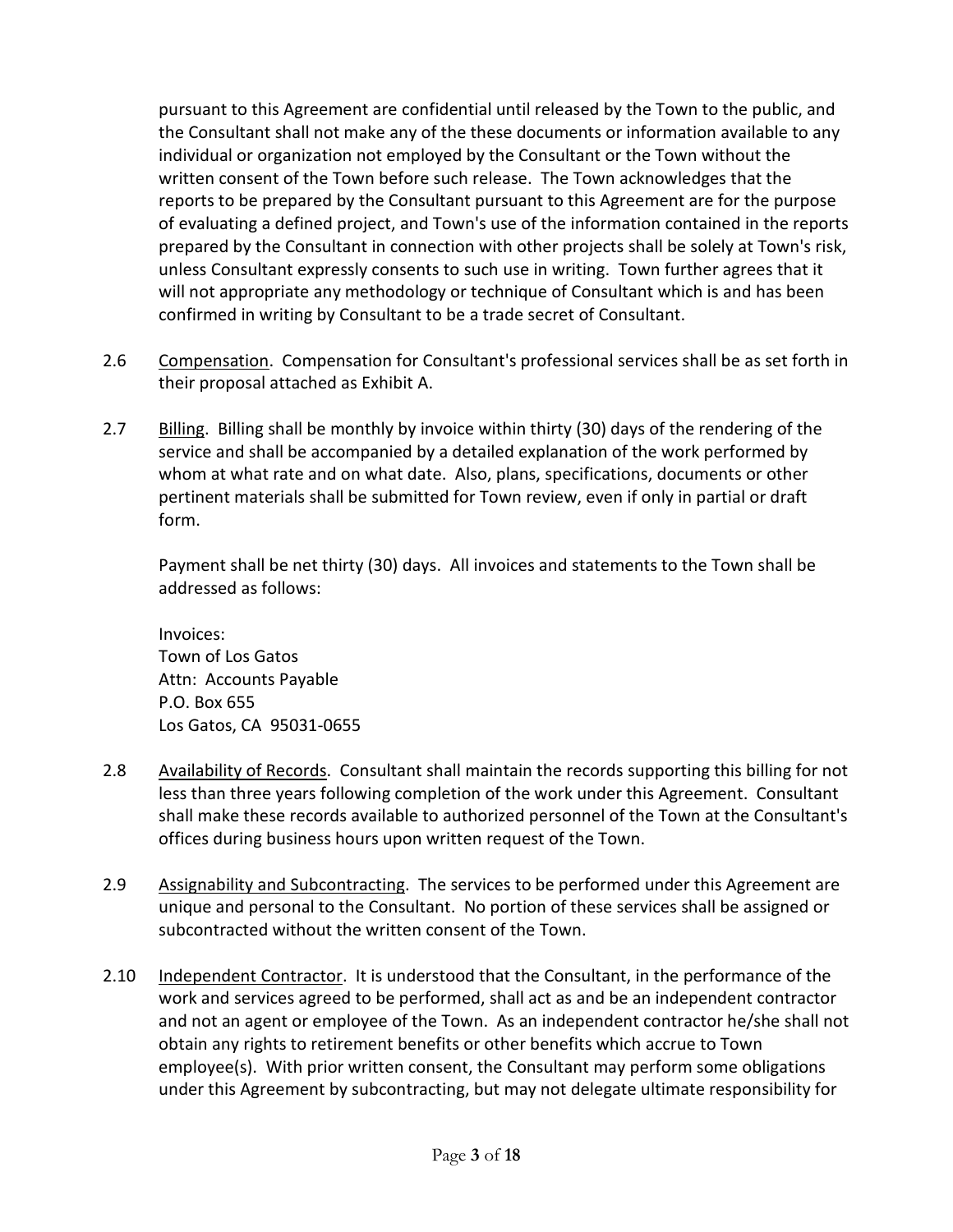performance or assign or transfer interests under this Agreement. Consultant agrees to testify in any litigation brought regarding the subject of the work to be performed under this Agreement. Consultant shall be compensated for its costs and expenses in preparing for, traveling to, and testifying in such matters at its then current hourly rates of compensation, unless such litigation is brought by Consultant or is based on allegations of Consultant's negligent performance or wrongdoing.

- 2.11 Conflict of Interest. Consultant understands that its professional responsibilities are solely to the Town. The Consultant has and shall not obtain any holding or interest within the Town of Los Gatos. Consultant has no business holdings or agreements with any individual member of the Staff or management of the Town or its representatives nor shall it enter into any such holdings or agreements. In addition, Consultant warrants that it does not presently and shall not acquire any direct or indirect interest adverse to those of the Town in the subject of this Agreement, and it shall immediately disassociate itself from such an interest, should it discover it has done so and shall, at the Town's sole discretion, divest itself of such interest. Consultant shall not knowingly and shall take reasonable steps to ensure that it does not employ a person having such an interest in this performance of this Agreement. If after employment of a person, Consultant discovers it has employed a person with a direct or indirect interest that would conflict with its performance of this Agreement, Consultant shall promptly notify Town of this employment relationship, and shall, at the Town's sole discretion, sever any such employment relationship.
- 2.12 Equal Employment Opportunity. Consultant warrants that it is an equal opportunity employer and shall comply with applicable regulations governing equal employment opportunity. Neither Consultant nor its subcontractors do and neither shall discriminate against persons employed or seeking employment with them on the basis of age, sex, color, race, marital status, sexual orientation, ancestry, physical or mental disability, national origin, religion, or medical condition, unless based upon a bona fide occupational qualification pursuant to the California Fair Employment & Housing Act.

# **III. INSURANCE AND INDEMNIFICATION**

- 3.1 Minimum Scope of Insurance:
	- i. Consultant agrees to have and maintain, for the duration of the contract, General Liability insurance policies insuring him/her and his/her firm to an amount not less than: one million dollars (\$1,000,000) combined single limit per occurrence for bodily injury, personal injury and property damage.
	- ii. Consultant agrees to have and maintain for the duration of the contract, an Automobile Liability insurance policy ensuring him/her and his/her staff to an amount not less than one million dollars (\$1,000,000) combined single limit per accident for bodily injury and property damage.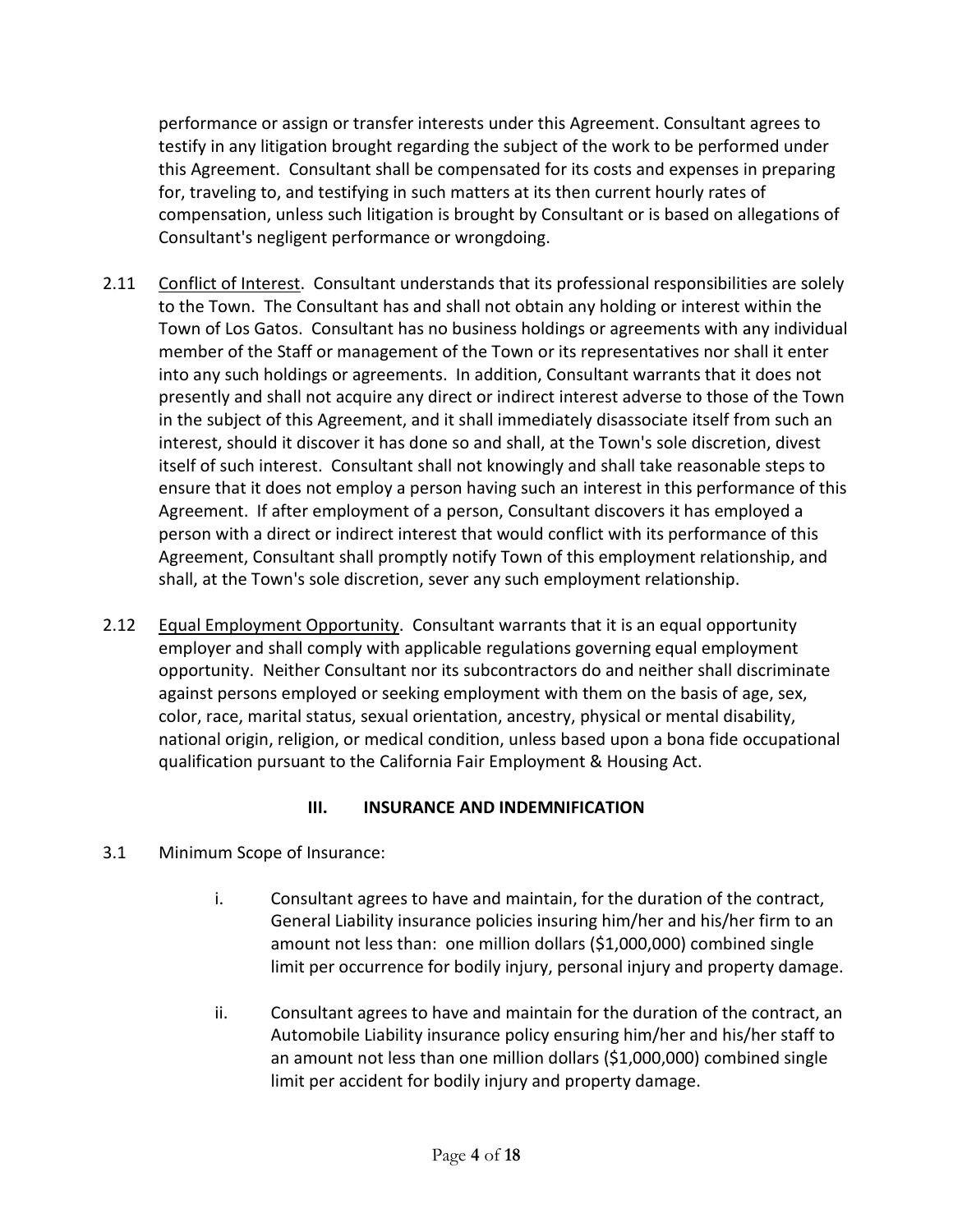- iii. Consultant shall provide to the Town all certificates of insurance, with original endorsements effecting coverage. Consultant agrees that all certificates and endorsements are to be received and approved by the Town before work commences.
- iv. Consultant agrees to have and maintain, for the duration of the contract, professional liability insurance in amounts not less than \$1,000,000 which is sufficient to insure Consultant for professional errors or omissions in the performance of the particular scope of work under this agreement.

# General Liability:

- i. The Town, its officers, officials, employees and volunteers are to be covered as insured as respects: liability arising out of activities performed by or on behalf of the Consultant; products and completed operations of Consultant, premises owned or used by the Consultant. This requirement does not apply to the professional liability insurance required for professional errors and omissions.
- ii. The Consultant's insurance coverage shall be primary insurance as respects the Town, its officers, officials, employees and volunteers. Any insurance or self-insurances maintained by the Town, its officers, officials, employees or volunteers shall be excess of the Consultant's insurance and shall not contribute with it.
- iii. Any failure to comply with reporting provisions of the policies shall not affect coverage provided to the Town, its officers, officials, employees or volunteers.
- iv. The Consultant's insurance shall apply separately to each insured against whom a claim is made or suit is brought, except with respect to the limits of the insurer's liability.
- 3.2 All Coverages. Each insurance policy required in this item, other than professional liability insurance, shall be endorsed to state that coverage shall not be cancelled except after thirty (30) days' prior written notice (except in the case of non-payment of premium, in which case notice shall be ten (10) days) by regular mail, has been given to the Town. Current certification of such insurance shall be kept on file at all times during the term of this agreement with the Town Clerk.
- 3.3 Workers' Compensation. In addition to these policies, Consultant shall have and maintain Workers' Compensation insurance as required by California law and shall provide evidence of such policy to the Town before beginning services under this Agreement. Further,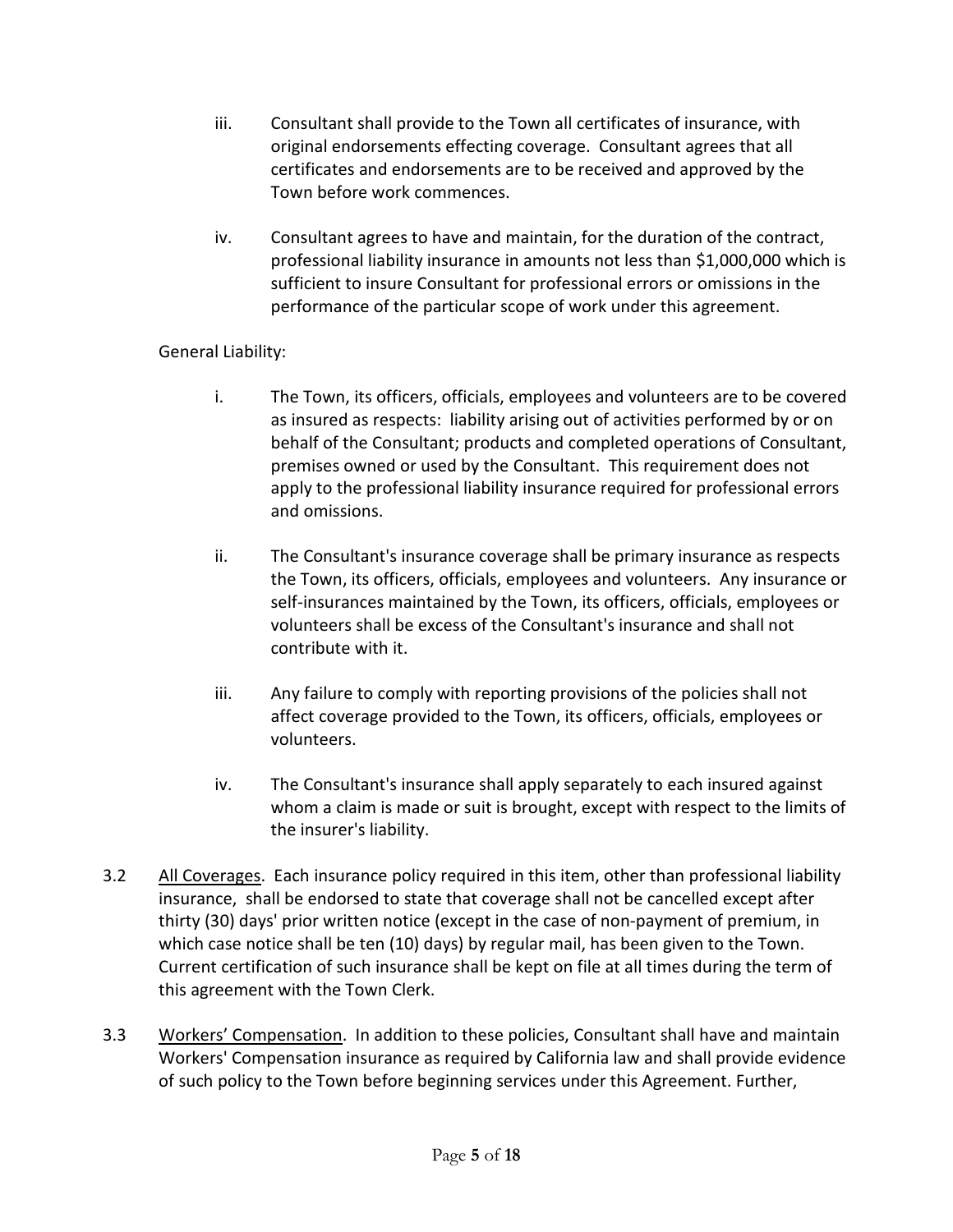Consultant shall ensure that all subcontractors employed by Consultant provide the required Workers' Compensation insurance for their respective employees.

3.4 Indemnification. The Consultant shall save, keep, hold harmless and indemnify and defend the Town its officers, agent, employees and volunteers from all damages, liabilities, penalties, costs, or expenses in law or equity that may at any time arise or be set up because of damages to property or personal injury received by reason of, or in the course of performing work under this agreement to the extent such damages are caused by a willfully wrongful or negligent act or omissions of the Consultant, or any of the Consultant's officers, employees, or agents or any subconsultant.

## **IV. GENERAL TERMS**

- 4.1 Waiver. No failure on the part of either party to exercise any right or remedy hereunder shall operate as a waiver of any other right or remedy that party may have hereunder, nor does waiver of a breach or default under this Agreement constitute a continuing waiver of a subsequent breach of the same or any other provision of this Agreement.
- 4.2 Governing Law. This Agreement, regardless of where executed, shall be governed by and construed to the laws of the State of California. Venue for any action regarding this Agreement shall be in the Superior Court of the County of Santa Clara.
- 4.3 Termination of Agreement. The Town and the Consultant shall have the right to terminate this agreement with or without cause by giving not less than fifteen days (15) written notice of termination. In the event of termination, the Consultant shall deliver to the Town all plans, files, documents, reports, performed to date by the Consultant. In the event of such termination, Town shall pay Consultant an amount that bears the same ratio to the maximum contract price as the work delivered to the Town bears to completed services contemplated under this Agreement, unless such termination is made for cause, in which event, compensation, if any, shall be adjusted in light of the particular facts and circumstances involved in such termination.
- 4.4 Amendment. No modification, waiver, mutual termination, or amendment of this Agreement is effective unless made in writing and signed by the Town and the Consultant.
- 4.5 Disputes. In any dispute over any aspect of this Agreement, the prevailing party shall be entitled to reasonable attorney's fees, including costs of appeal.
- 4.6 Notices. Any notice required to be given shall be deemed to be duly and properly given if mailed postage prepaid, and addressed to:

Town of Los Gatos Attn: Town Clerk 110 E. Main Street

Los Gatos, CA 95030 CONSULTANT Attn: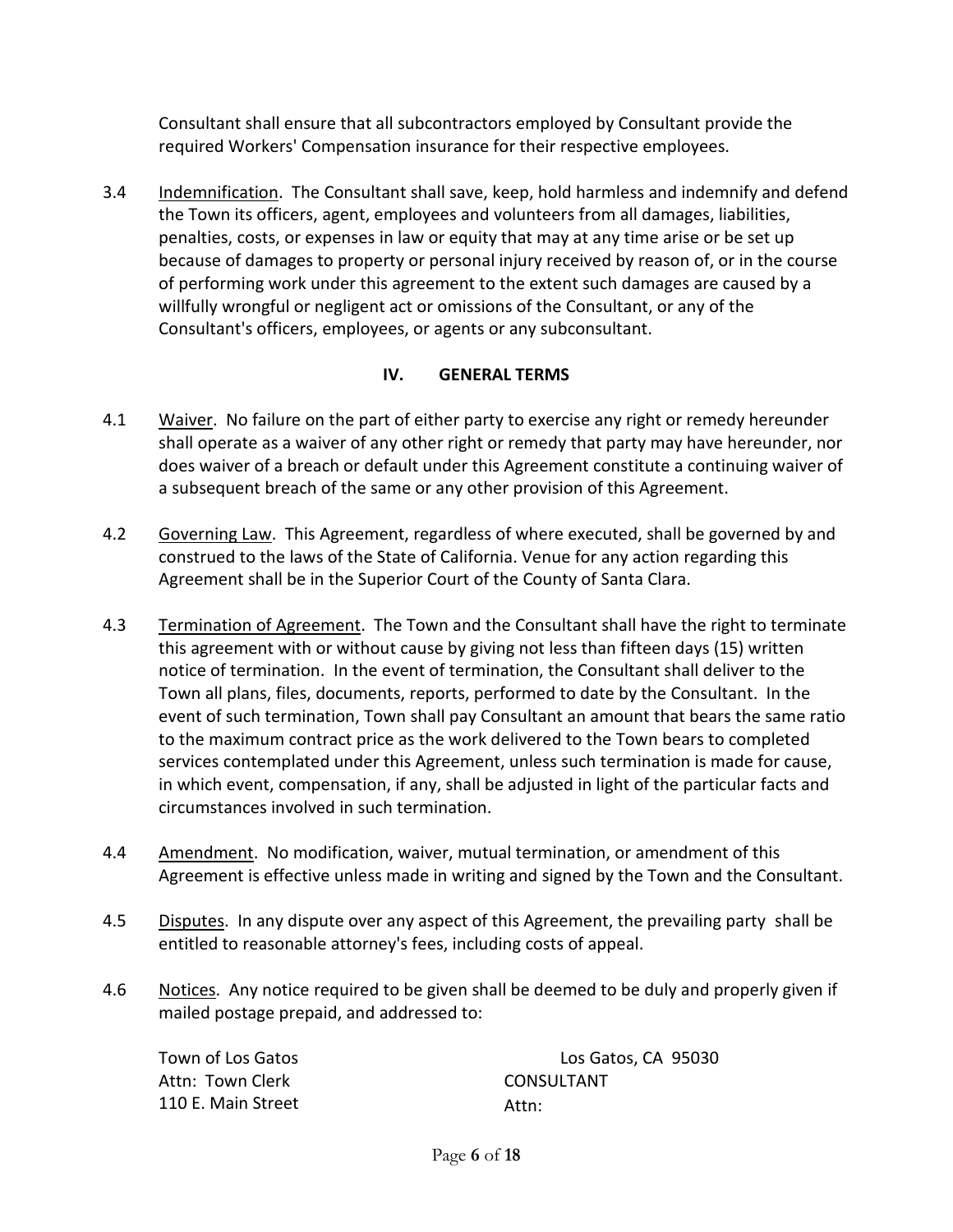#### ADDRESS

or personally delivered to Consultant to such address or such other address as Consultant designates in writing to Town.

- 4.7 Order of Precedence. In the event of any conflict, contradiction, or ambiguity between the terms and conditions of this Agreement in respect of the Products or Services and any attachments to this Agreement, then the terms and conditions of this Agreement shall prevail over attachments or other writings.
- 4.8 Entire Agreement. This Agreement, including all Exhibits, constitutes the complete and exclusive statement of the Agreement between the Town and Consultant. No terms, conditions, understandings or agreements purporting to modify or vary this Agreement, unless hereafter made in writing and signed by the party to be bound, shall be binding on either party.

IN WITNESS WHEREOF, the Town and Consultant have executed this Agreement.

\_\_\_\_\_\_\_\_\_\_\_\_\_\_\_\_\_\_\_\_\_\_\_\_\_\_\_\_\_\_\_ \_\_\_\_\_\_\_\_\_\_\_\_\_\_\_\_\_\_\_\_\_\_\_\_\_\_

Town of Los Gatos Consultant

Laurel Prevetti, Town Manager By:

Approved as to Form:

Robert Schultz, Town Attorney

\_\_\_\_\_\_\_\_\_\_\_\_\_\_\_\_\_\_\_\_\_\_\_\_\_\_\_\_\_\_\_\_

Attest:

\_\_\_\_\_\_\_\_\_\_\_\_\_\_\_\_\_\_\_\_\_\_\_\_\_\_\_\_\_\_\_\_\_ Shelley Neis, CMC, Town Clerk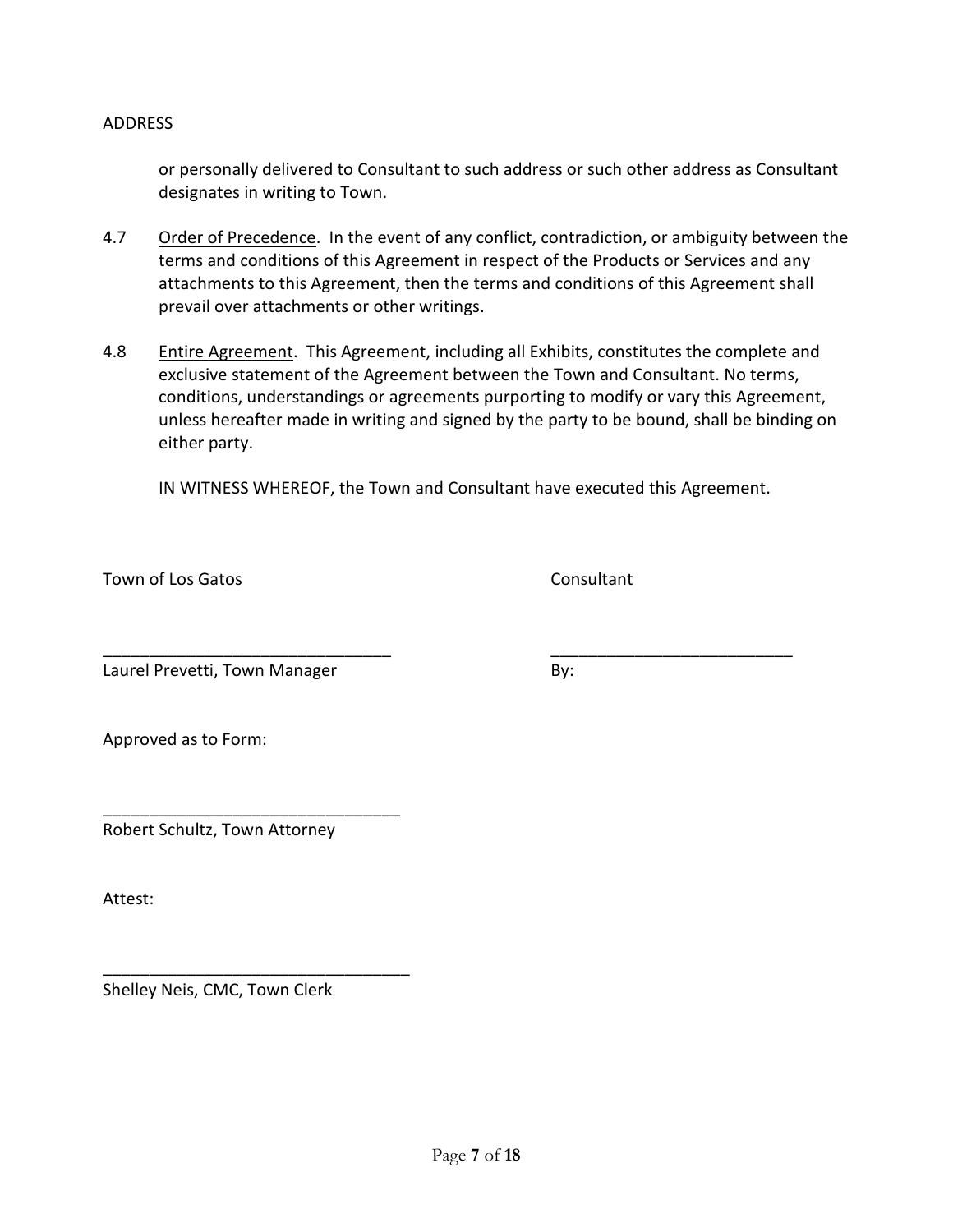# **AGREEMENT FOR CONSULTANT SERVICES**

THIS AGREEMENT is made and entered into on \_\_\_ 2021 by and between TOWN OF LOS GATOS, a California municipal corporation, ("Town") and RENNE PUBLIC LAW GROUP ("Consultant"). This Agreement is made with reference to the following facts.

#### **I. RECITALS**

- 1.1 The Town desires to engage Consultant to provide independent, objective, fair, and transparent review of citizen and internal complaints regarding the conduct of Police Department personnel.
- 1.2 The Consultant represents and affirms that it is willing to perform the desired work pursuant to this Agreement.
- 1.3 Consultant warrants it possesses the distinct professional skills, qualifications, experience, and resources necessary to timely perform the services described in this Agreement. Consultant acknowledges Town has relied upon these warranties to retain Consultant.

## **II. AGREEMENTS**

- 2.1 Scope of Services. Consultant shall provide services as described in that certain Proposal sent to the Town on March 10, 2021, which is hereby incorporated by reference and attached as Exhibit A.
- 2.2 Term and Time of Performance. This contract will remain in effect from 2021 to June 30, 2025. Consultant shall perform the services described in this agreement as follows: Independent Police Auditor Investigation Services.
- 2.3 Compliance with Laws. The Consultant shall comply with all applicable laws, codes, ordinances, and regulations of governing federal, state and local laws. Consultant represents and warrants to Town that it has all licenses, permits, qualifications and approvals of whatsoever nature which are legally required for Consultant to practice its profession. Consultant shall maintain a Town of Los Gatos business license pursuant to Chapter 14 of the Code of the Town of Los Gatos.
- 2.4 Sole Responsibility. Consultant shall be responsible for employing or engaging all persons necessary to perform the services under this Agreement.
- 2.5 Information/Report Handling. All documents furnished to Consultant by the Town and all reports and supportive data prepared by the Consultant under this Agreement are the Town's property and shall be delivered to the Town upon the completion of Consultant's services or at the Town's written request. All reports, information, data, and exhibits prepared or assembled by Consultant in connection with the performance of its services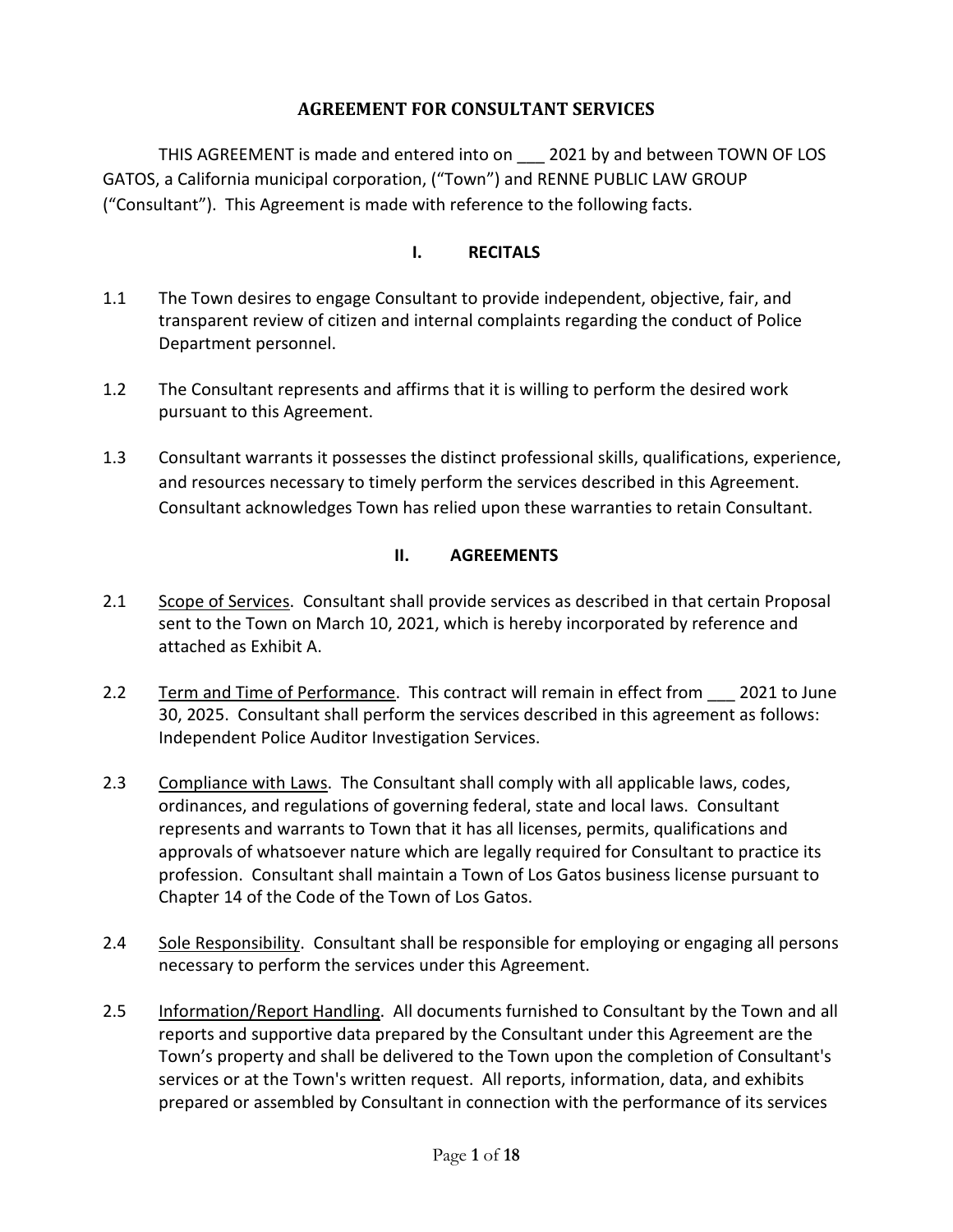pursuant to this Agreement are confidential until released by the Town to the public, and the Consultant shall not make any of the these documents or information available to any individual or organization not employed by the Consultant or the Town without the written consent of the Town before such release. The Town acknowledges that the reports to be prepared by the Consultant pursuant to this Agreement are for the purpose of evaluating a defined project, and Town's use of the information contained in the reports prepared by the Consultant in connection with other projects shall be solely at Town's risk, unless Consultant expressly consents to such use in writing. Town further agrees that it will not appropriate any methodology or technique of Consultant which is and has been confirmed in writing by Consultant to be a trade secret of Consultant.

- 2.6 Compensation. Compensation for Consultant's professional services shall be as set forth in their proposal attached as Exhibit A.
- 2.7 Billing. Billing shall be monthly by invoice within thirty (30) days of the rendering of the service and shall be accompanied by a detailed explanation of the work performed by whom at what rate and on what date. Also, plans, specifications, documents or other pertinent materials shall be submitted for Town review, even if only in partial or draft form.

Payment shall be net thirty (30) days. All invoices and statements to the Town shall be addressed as follows:

Invoices: Town of Los Gatos Attn: Accounts Payable P.O. Box 655 Los Gatos, CA 95031-0655

- 2.8 Availability of Records. Consultant shall maintain the records supporting this billing for not less than three years following completion of the work under this Agreement. Consultant shall make these records available to authorized personnel of the Town at the Consultant's offices during business hours upon written request of the Town.
- 2.9 Assignability and Subcontracting. The services to be performed under this Agreement are unique and personal to the Consultant. No portion of these services shall be assigned or subcontracted without the written consent of the Town.
- 2.10 Independent Contractor. It is understood that the Consultant, in the performance of the work and services agreed to be performed, shall act as and be an independent contractor and not an agent or employee of the Town. As an independent contractor he/she shall not obtain any rights to retirement benefits or other benefits which accrue to Town employee(s). With prior written consent, the Consultant may perform some obligations under this Agreement by subcontracting, but may not delegate ultimate responsibility for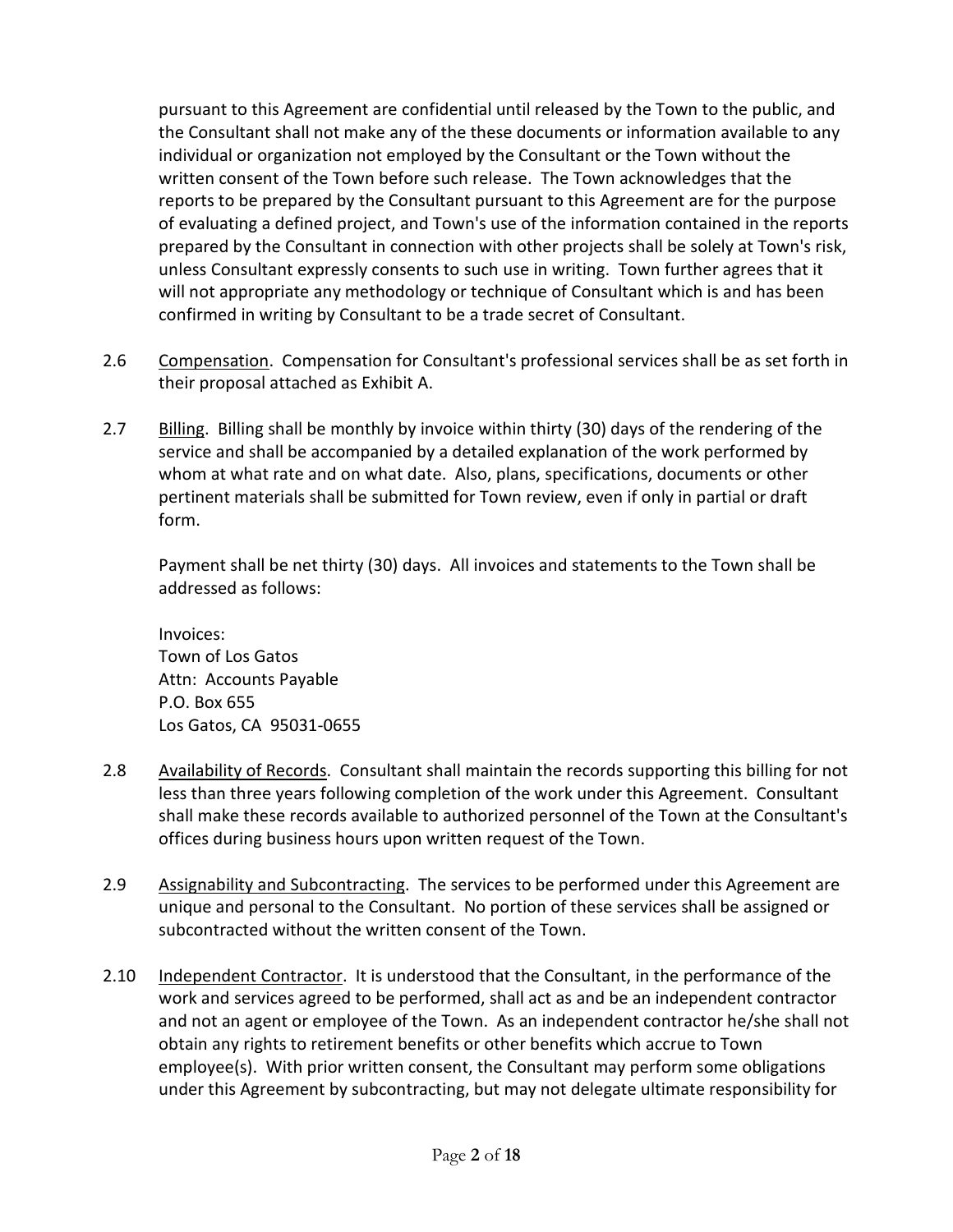performance or assign or transfer interests under this Agreement. Consultant agrees to testify in any litigation brought regarding the subject of the work to be performed under this Agreement. Consultant shall be compensated for its costs and expenses in preparing for, traveling to, and testifying in such matters at its then current hourly rates of compensation, unless such litigation is brought by Consultant or is based on allegations of Consultant's negligent performance or wrongdoing.

- 2.11 Conflict of Interest. Consultant understands that its professional responsibilities are solely to the Town. The Consultant has and shall not obtain any holding or interest within the Town of Los Gatos. Consultant has no business holdings or agreements with any individual member of the Staff or management of the Town or its representatives nor shall it enter into any such holdings or agreements. In addition, Consultant warrants that it does not presently and shall not acquire any direct or indirect interest adverse to those of the Town in the subject of this Agreement, and it shall immediately disassociate itself from such an interest, should it discover it has done so and shall, at the Town's sole discretion, divest itself of such interest. Consultant shall not knowingly and shall take reasonable steps to ensure that it does not employ a person having such an interest in this performance of this Agreement. If after employment of a person, Consultant discovers it has employed a person with a direct or indirect interest that would conflict with its performance of this Agreement, Consultant shall promptly notify Town of this employment relationship, and shall, at the Town's sole discretion, sever any such employment relationship.
- 2.12 Equal Employment Opportunity. Consultant warrants that it is an equal opportunity employer and shall comply with applicable regulations governing equal employment opportunity. Neither Consultant nor its subcontractors do and neither shall discriminate against persons employed or seeking employment with them on the basis of age, sex, color, race, marital status, sexual orientation, ancestry, physical or mental disability, national origin, religion, or medical condition, unless based upon a bona fide occupational qualification pursuant to the California Fair Employment & Housing Act.

# **III. INSURANCE AND INDEMNIFICATION**

- 3.1 Minimum Scope of Insurance:
	- i. Consultant agrees to have and maintain, for the duration of the contract, General Liability insurance policies insuring him/her and his/her firm to an amount not less than: one million dollars (\$1,000,000) combined single limit per occurrence for bodily injury, personal injury and property damage.
	- ii. Consultant agrees to have and maintain for the duration of the contract, an Automobile Liability insurance policy ensuring him/her and his/her staff to an amount not less than one million dollars (\$1,000,000) combined single limit per accident for bodily injury and property damage.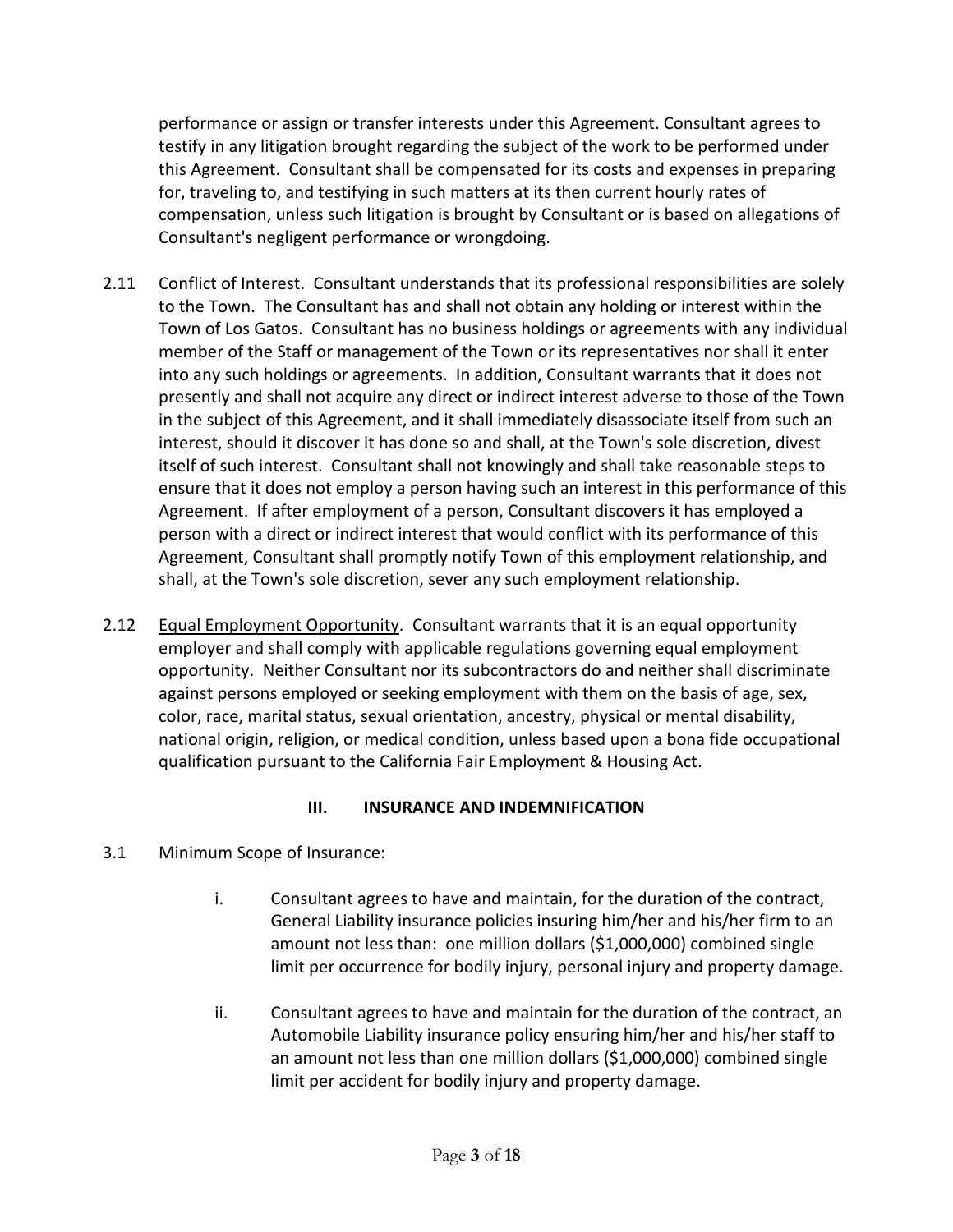- iii. Consultant shall provide to the Town all certificates of insurance, with original endorsements effecting coverage. Consultant agrees that all certificates and endorsements are to be received and approved by the Town before work commences.
- iv. Consultant agrees to have and maintain, for the duration of the contract, professional liability insurance in amounts not less than \$1,000,000 which is sufficient to insure Consultant for professional errors or omissions in the performance of the particular scope of work under this agreement.

# General Liability:

- i. The Town, its officers, officials, employees and volunteers are to be covered as insured as respects: liability arising out of activities performed by or on behalf of the Consultant; products and completed operations of Consultant, premises owned or used by the Consultant. This requirement does not apply to the professional liability insurance required for professional errors and omissions.
- ii. The Consultant's insurance coverage shall be primary insurance as respects the Town, its officers, officials, employees and volunteers. Any insurance or self-insurances maintained by the Town, its officers, officials, employees or volunteers shall be excess of the Consultant's insurance and shall not contribute with it.
- iii. Any failure to comply with reporting provisions of the policies shall not affect coverage provided to the Town, its officers, officials, employees or volunteers.
- iv. The Consultant's insurance shall apply separately to each insured against whom a claim is made or suit is brought, except with respect to the limits of the insurer's liability.
- 3.2 All Coverages. Each insurance policy required in this item shall be endorsed to state that coverage shall not be suspended, voided, cancelled, reduced in coverage or in limits except after thirty (30) days' prior written notice by certified mail, return receipt requested, has been given to the Town. Current certification of such insurance shall be kept on file at all times during the term of this agreement with the Town Clerk.
- 3.3 Workers' Compensation. In addition to these policies, Consultant shall have and maintain Workers' Compensation insurance as required by California law and shall provide evidence of such policy to the Town before beginning services under this Agreement. Further, Consultant shall ensure that all subcontractors employed by Consultant provide the required Workers' Compensation insurance for their respective employees.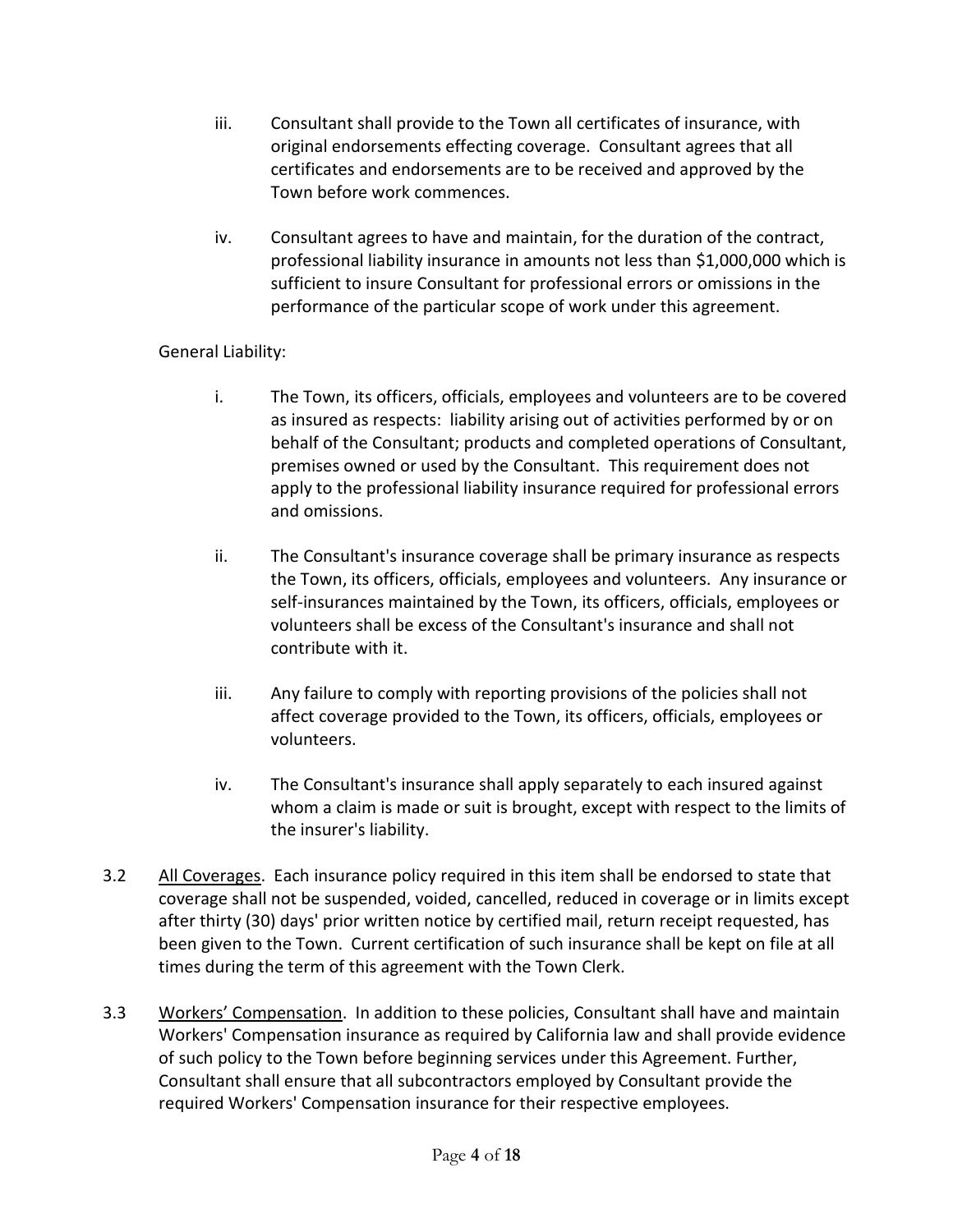3.4 Indemnification. The Consultant shall save, keep, hold harmless and indemnify and defend the Town its officers, agent, employees and volunteers from all damages, liabilities, penalties, costs, or expenses in law or equity that may at any time arise or be set up because of damages to property or personal injury received by reason of, or in the course of performing work which may be occasioned by a willful or negligent act or omissions of the Consultant, or any of the Consultant's officers, employees, or agents or any subconsultant.

## **IV. GENERAL TERMS**

- 4.1 Waiver. No failure on the part of either party to exercise any right or remedy hereunder shall operate as a waiver of any other right or remedy that party may have hereunder, nor does waiver of a breach or default under this Agreement constitute a continuing waiver of a subsequent breach of the same or any other provision of this Agreement.
- 4.2 Governing Law. This Agreement, regardless of where executed, shall be governed by and construed to the laws of the State of California. Venue for any action regarding this Agreement shall be in the Superior Court of the County of Santa Clara.
- 4.3 Termination of Agreement. The Town and the Consultant shall have the right to terminate this agreement with or without cause by giving not less than fifteen days (15) written notice of termination. In the event of termination, the Consultant shall deliver to the Town all plans, files, documents, reports, performed to date by the Consultant. In the event of such termination, Town shall pay Consultant an amount that bears the same ratio to the maximum contract price as the work delivered to the Town bears to completed services contemplated under this Agreement, unless such termination is made for cause, in which event, compensation, if any, shall be adjusted in light of the particular facts and circumstances involved in such termination.
- 4.4 Amendment. No modification, waiver, mutual termination, or amendment of this Agreement is effective unless made in writing and signed by the Town and the Consultant.
- 4.5 Disputes. In any dispute over any aspect of this Agreement, the prevailing party shall be entitled to reasonable attorney's fees, including costs of appeal.
- 4.6 Notices. Any notice required to be given shall be deemed to be duly and properly given if mailed postage prepaid, and addressed to:

Town of Los Gatos Attn: Town Clerk 110 E. Main Street Los Gatos, CA 95030 CONSULTANT Attn: ADDRESS